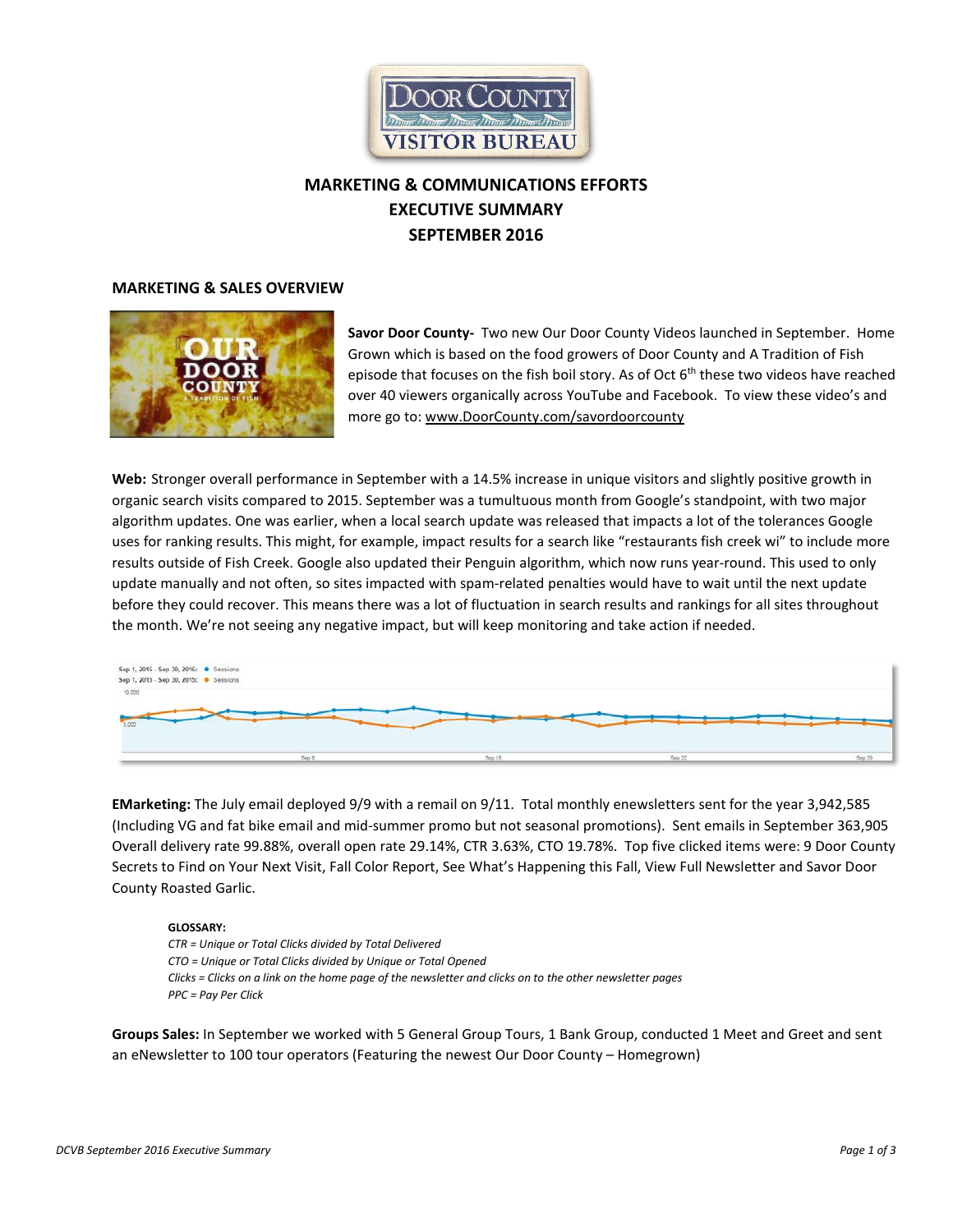**Meeting/Event Sales:** We received inquiries from 1 Association Meeting, 1 Business Retreat, 3 Family Reunions, 9 Weddings, conducted 1 Hotel Search and included our Door County Wedding Guide in 150 welcome bags at Mad City Bridal Show in Rockford, IL (September 11).

**Social:** In September, Visible Intelligence picked up comments referring to Door County on several Facebook pages with a significant fan base (Beekman, Hammer Nutrition, US News & World Report, US Navy and Jimmy Johns). Facebook is up to 84,653 follower's vs 69,752 followers in September of 2015. September friend impressions referring to our page was just over 10.5 million. Facebook Video reaching nearly 40k with Savor Door County's Cinnamon Apple Pork Chops reaching 18.5 people just on its own. Twitter currently has 5,019 followers that brought us 3.9 million impressions. Instagram has grown to 16,658 follower's vs 4,397 the same time last year.

**Media:** Between our digital ads, out of home, print, and social we garnered 4.5 million impressions in September. **PPC:** For September, we added additional dollars to our PPC buy to beef up visits to the site. The buy delivered 9,289 Visitors through 64,362 Impressions for a 14% Visitor Rate, and 41,708 Engagements for an Engagement Rate of 65%. Of the Site Visitors, 1,787 (19%) came from Lodging related terms.

### **OTHER MEASUREMENTS**

**Visitor Guide:** Hard copy visitor guide requests and online visitor guide visits (combined total) for September 2016 were 4,748 (1,391 hard copy & 3,357 online) vs 4,636 in September of last year. We are projecting to run out of guides around the end of October early November.

# **COMMUNICATIONS & PUBLIC RELATIONS**

- 13 articles were reported as a result of our media marketing program and reached a total of 13,325,257 readers/listeners/viewers for September. A few highlights of media outlets that ran Door County stories included Travel + Leisure online, Men's Journal online, St. Louis Post-Dispatch, Chicago Tribune, TravelLife Magazine digital edition, St. Louis Homes and Lifestyles online, Lighthouse Digest and Backpacker online. View all articles from the program via our Google Drive folder at **<http://tinyurl.com/l6ym2mc>**.
- Since our media marketing program began, the program has generated \$16,110,382 worth of earned media coverage for Door County, including \$264,471 in September.
- The return on investment for our media marketing program to date is 906%. For every dollar we've spent, we've gotten back \$9.06 worth of media coverage measured in terms of ad value equivalency.
- We welcomed 5 journalists to Door County on an arts & culture themed press trip September 12-15.
- We have one group editorial press trip with Geiger & Associates remaining this year, a fall themed trip, which will take place October 17-21.
- DCVB media assistance was provided to 32 journalists/media outlets in September by providing images, information, on-air/on-camera interviews and/or support for Door County based articles and stories. A few highlights included the Chicago Tribune, Fodors.com, Canadian World Traveler magazine, USA Today, Milwaukee Journal Sentinel, WGBA NBC 26, WFRV CBS 5, Men's Journal online and locally WDOR, DoorCountyDailyNews.com and the Peninsula Pulse.
- Views of DCVB produced videos across all online platforms totaled 59,224 in September. This total includes videos from the Our Door County series, Explore The Door series, Savor Door County series, Facebook Live, aerial highlight video, TV ads, etc. that are hosted on video portals which currently include YouTube, Vimeo and Facebook. The month-overmonth decline is a result of two things – one of our *Explore The Door* videos garnered 111,898 views in August but only 37,151 in September. The remaining difference is attributed to Facebook video views. On a positive note, our YouTube channel is celebrating its' ten-year anniversary! Our first video posted to YouTube on October 12, 2006.